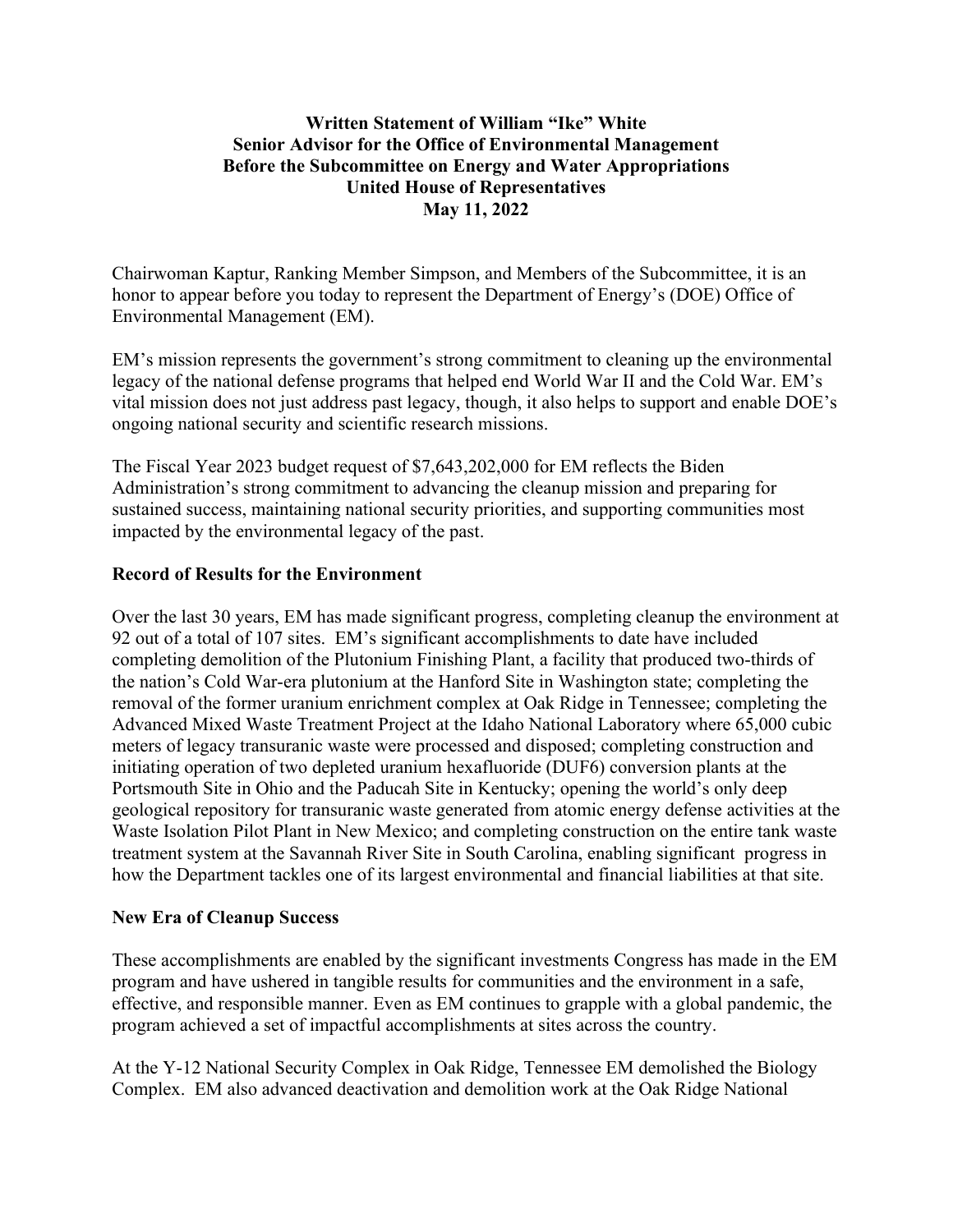Laboratory (ORNL) with demolition of the Radiological Lab's West Cell Bank and the Tritium Target Preparation Facility now complete. ORNL and Y-12 house hundreds of excess contaminated facilities that comprise the largest inventory of high-risk buildings in the DOE complex. Collectively these efforts are reducing risks, stabilizing facilities, and paving the way for advancing cleanup and providing land for research and national security missions. At the Hanford site in Washington state, EM is treating radioactive and chemical waste from large underground tanks for the first time ever on a large scale, and we are progressing towards initiation of the Direct Feed Low Activity Waste (DFLAW) project that will convert into glass or vitrify this waste for disposal. At the Savannah River Site in Aiken, South Carolina we are now processing record amounts of tank waste and recently broke ground on the important Advanced Manufacturing Collaborative facility that will provide essential space for mission work and facilitate academic, industry, and community collaboration in state-of-the-art laboratory space. The Advanced Manufacturing Collaborative will bring cutting edge innovations to help meet the needs of the EM cleanup mission and create an environment to develop a diverse and talented next generation workforce.

The EM team in Idaho recently completed buried waste remediation helping to protect the Snake River Aquifer. More than 200 transuranic waste shipments were received last year at the Waste Isolation Pilot Plan (WIPP) in New Mexico. This includes shipments from Los Alamos National Laboratory, where the EM team certified and completed 30 shipments to WIPP last year.

Cleanup activities at the Brookhaven National Laboratory in New York are complete with demolition of the 320-foot-tall red-and-white High Flux Beam Reactor exhaust stack, restoring the areas skyline. Lastly EM has initiated demolition activities on the first of three massive former gaseous diffusion plants that will be taken down at the Portsmouth Site in southern Ohio. Site crews have now completed 65 percent of the X-326 Process Building demolition project.

### **Steady Progress Planned for Fiscal Year 2023**

The Fiscal Year 2023 budget request builds on these significant achievements by positioning EM for steady and sustained progress in how we tackle radioactive tank waste. Key investments are proposed to continue to drive risk reduction and significant changes across EM's portfolio of sites, as well as to continue to aid the Department's vital science and defense missions.

Protecting the environment by addressing radioactive waste stored in underground tanks at Hanford, Savanah River and the Idaho National Laboratory is a top priority for EM. The budget request enables treatment of one million gallons of tank waste through the Tank Side Cesium Removal system and supports the commencement of vitrifying this waste by the end of 2023 via the Direct Feed Low Activity Waste system. After decades of support from the local community, Congress and the workforce this transformational accomplishment is within sight.

As we prepare to begin operating Hanford's low-activity tank waste vitrification capabilities, the budget request also invests \$316.2 million to ramp up work on the Waste Treatment Plant's High Level Waste facility to be able to tackle that portion of Hanford's tank waste inventory. In parallel, EM continues to identify safe, effective, and viable options for the treatment of all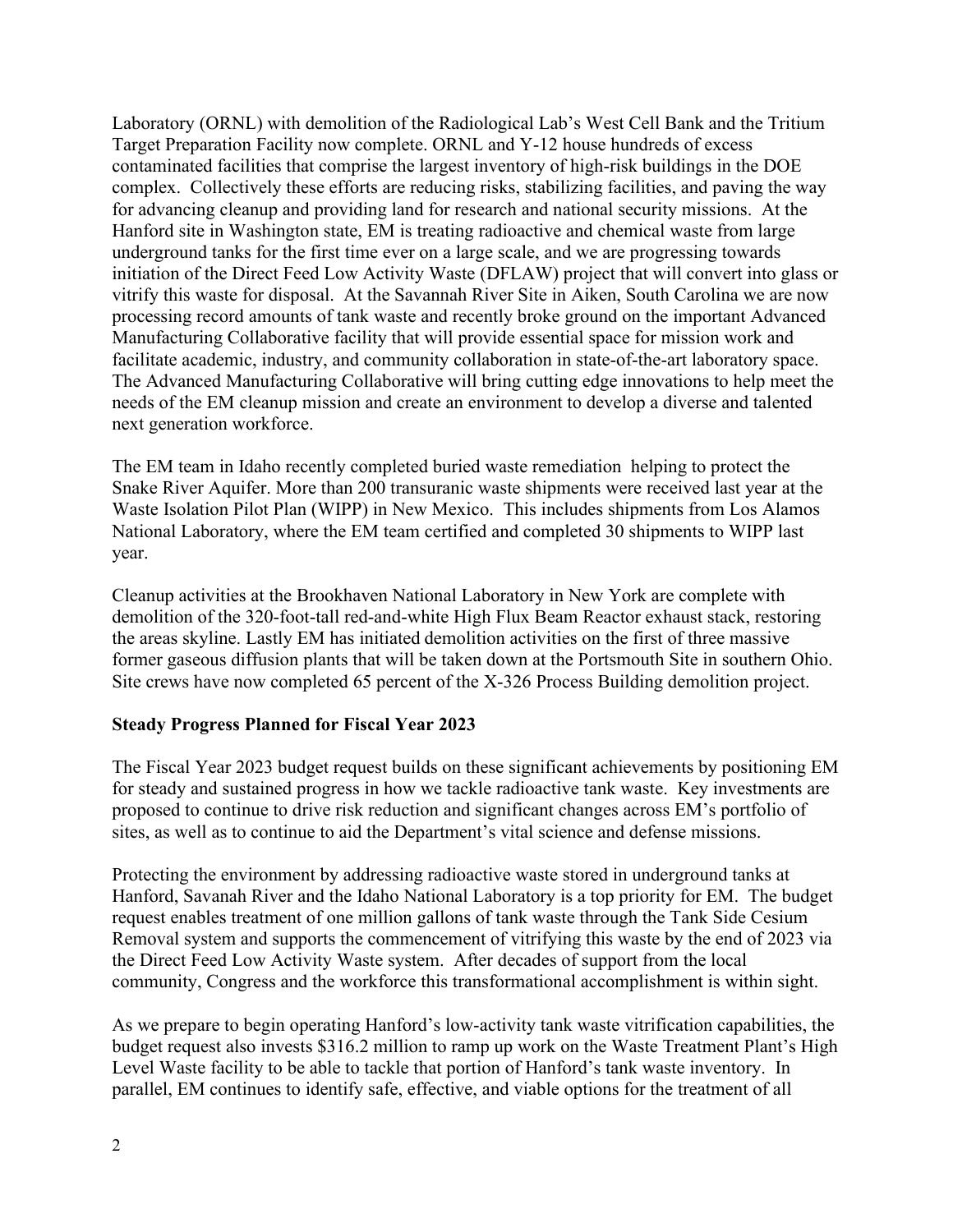Hanford's tank waste, including supplemental low activity waste. One such approach is the proposed Test Bed Initiative (TBI) Demonstration. The proposed TBI Demonstration would address independent recommendations and comments from the Government Accountability Office, the National Academy of Sciences, national laboratories, and others to further study the potential cost, safety and environmental performance of potential treatment and disposal alternatives. Implementation of this TBI Demonstration technology on an industrial scale could have the potential to safely pretreat low-activity waste from Hanford tanks, solidify the waste in grout, and dispose of it off-site in a manner that is protective of the workers, the public and the environment.

In addition to helping solve the challenges of Hanford tank waste, the request will enable EM to continue meaningful cleanup progress to place another former production reactor into interim safe storage, transfer radioactive capsules to safer dry storage, and treat another 2 billion gallons of contaminated groundwater.

In South Carolina, the Fiscal Year 2023 budget request supports full utilization of capabilities to process tank waste. The Salt Waste Processing Facility will further accelerate the tank waste mission by increasing the processing of to 6 million gallons in Fiscal Year 2023 up from an expected 3 million gallons in Fiscal Year 2022. As a result, the Savannah River Site could complete the bulk of its tank waste treatment mission in a decade.

EM actively works with other DOE organizations to assess infrastructure needs across the Department and will continue to pursue modernizing efforts throughout the complex, including at the Savannah River Site to facilitate project completion.

At the same time, risk reduction work will continue at the Savannah River Site, including work towards disposition of remaining transuranic waste and remediating contaminated soil and groundwater.

At the Idaho National Laboratory, the request supports operations of the Integrated Waste Treatment Unit which will ultimately treat about 900,000 gallons of liquid waste by turning it into a granular solid. EM also will meet another key commitment to the state of Idaho by completing the transfer of EM-owned spent nuclear fuel to on-site dry storage.

The request will also allow EM to address high-risk excess contaminated facilities and address contaminated groundwater across the complex. EM will complete demolition of the X-326 Building and then pivot to pre-demolition activities in the second former gaseous diffusion plants that will be taken down at the Portsmouth Site over the next decade. As work advances at Portsmouth, EM will continue to transfer land for economic development, achieving the goal of returning the site to a condition where it can be used to help the community grow and thrive.

The request also supports demolition of the Main Plant Process Building at the West Valley Demonstration Project in New York as well as continued demolition work at the Engine Maintenance, Assembly, and Disassembly (EMAD) and Test Cell C (TCC) complexes scheduled to begin later this year at the Nevada National Security Site. These large and unique legacy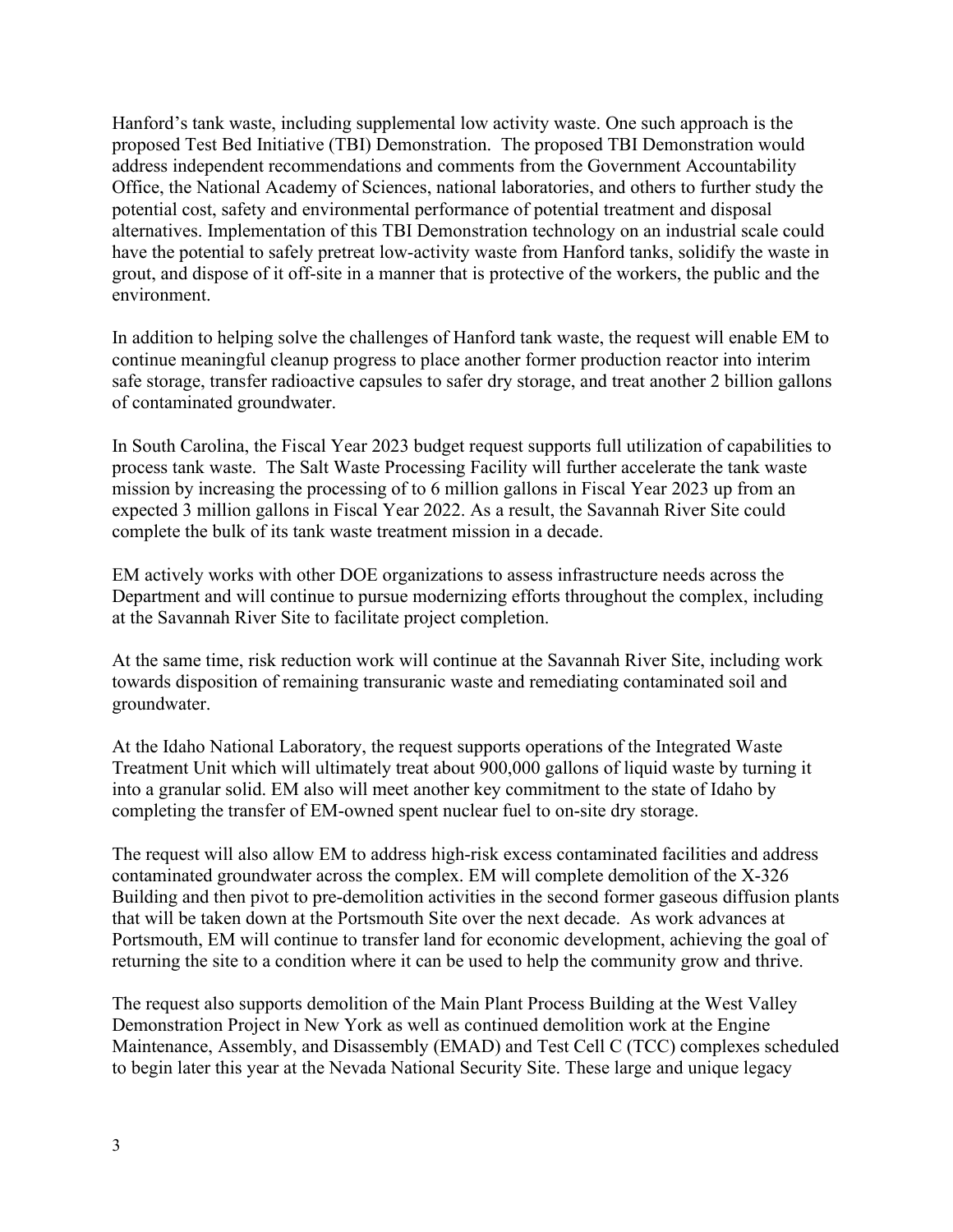nuclear facilities have ties to historical nuclear propulsion rocket development and testing programs at the site.

## **Support for National Security Missions**

In addition to reducing environmental risks at these and other sites across the complex, the EM mission benefits the Department's broader national security and scientific research missions. Nowhere is this more evident than at Oak Ridge where the successful demolition of the former uranium enrichment complex at the East Tennessee Technology Park has enabled EM to begin major cleanup operations at the Oak Ridge National Laboratory and Y-12 National Security Complex. Demolition of the Biology Complex at the Y-12 National Security Complex involved tearing down the six-story, 255,000 square-foot Building 9207 and the three-story, 65,000 square-foot Building 9210. With this project complete, EM will transfer the 18-acre area to the National Nuclear Security Administration (NNSA) later this year. The area is the planned location for the future Lithium Processing Facility. The Fiscal Year 2023 budget request supports continued cleanup of excess facilities at Oak Ridge, including the Radiological Development Lab, Bulk Shielding Reactor, and Low-Intensity Test Reactor at the Oak Ridge National Laboratory, and the dilapidated East Column Exchange (COLEX) equipment at the Alpha-4 facility at the Y-12 National Security Complex.

Today, EM is in the midst of a significant infrastructure and modernization campaign at WIPP. Last year EM began mining the West Access Drifts and completed construction of the Salt Reduction Building. The Salt Reduction Building is a key component of the Safety Significant Containment Ventilation System (SSCVS) to improve air quality in the underground portion of the site. Along with providing for continued WIPP operations, as well as waste characterization and transportation programs, the budget request supports the continued infrastructure recapitalization projects, as well as mine modernization activities and safety upgrades in Fiscal Year 2023. Shipments of legacy transuranic waste to WIPP will progress from sites across the DOE complex, including the Los Alamos National Laboratory in New Mexico, where deactivation and decommissioning of NNSA's Ion Beam Facility will be initiated in Fiscal Year 2023.

At the Lawrence Livermore National Laboratory, the removal of the Livermore Pool Type Reactor was completed. This marks a significant cleanup milestone and demonstrates EM's strong cooperation with its NNSA and U.S. Army Corps of Engineers partners while setting the stage to begin demolition of Building 280 later this year.

In addition, EM is pursuing a world-class technology development program to accelerate the overall cleanup mission, increase efficiency, and protect human health and environment. EM is leveraging the expertise of the Savannah River National Laboratory and the Network of National Laboratories for Environmental Management and Stewardship to develop innovative solutions in the fields of environmental cleanup, national security and science and energy security that will benefit EM, the NNSA and other DOE missions.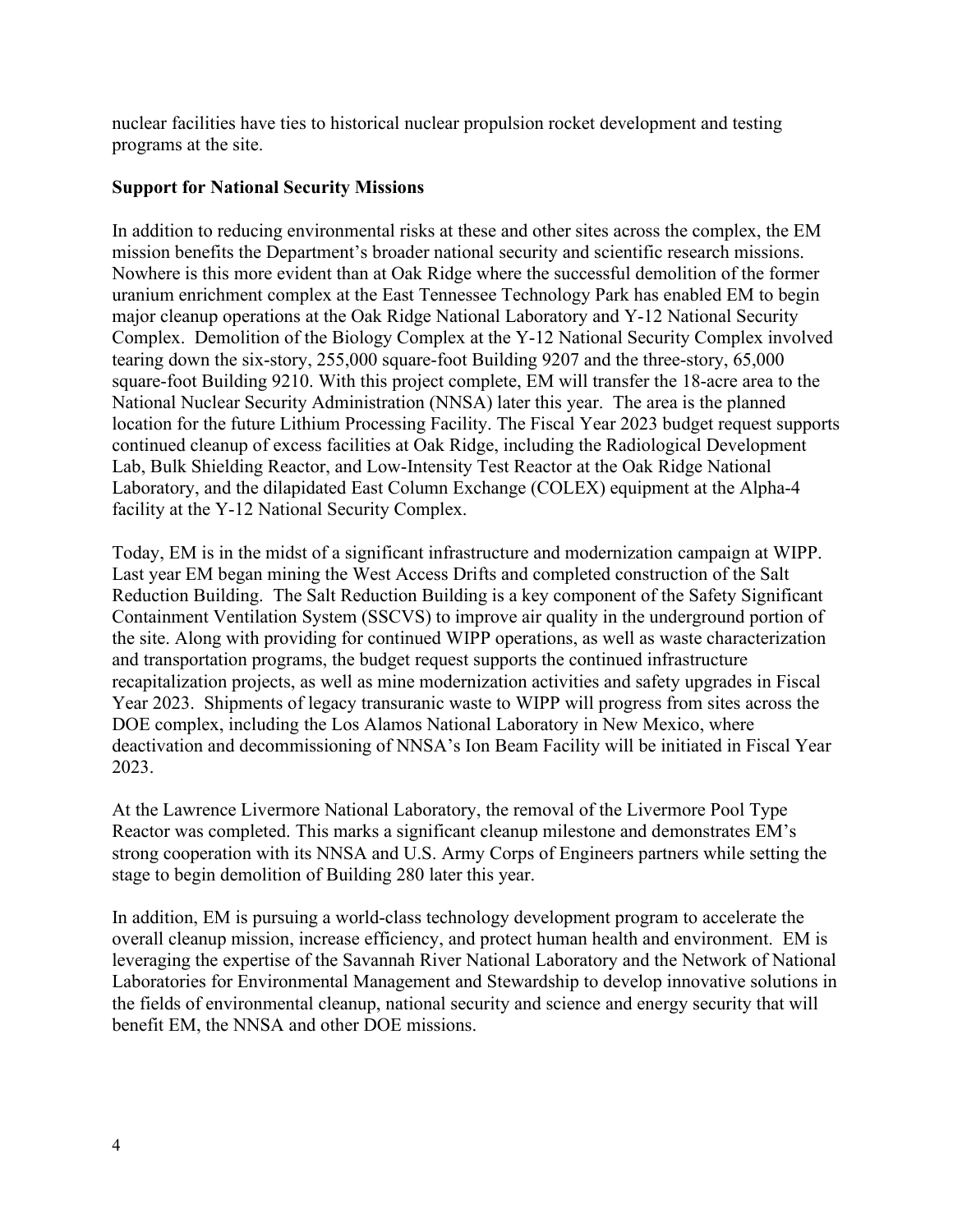## **Diverse and Talented Workforce**

The talented and dedicated men and women across EM are the program's greatest assets. While significant progress continues across the DOE complex, the EM mission will span several decades at some sites. With that in mind, EM is taking steps to ensure a successful and sustainable program that will enable mission completion. EM is investing to support workforce development and build a workforce that promotes diversity, equity, inclusion, and accessibility. These principles are fundamental to EM because they enable every aspect of the cleanup mission.

The budget request provides resources to build a diverse pipeline of talent and support highquality jobs in environmental cleanup. For example, the \$56 million request in Fiscal Year 2023 supports EM's Minority Serving Institutions Partnership Program, which is designed to help build and maintain a well-trained, technically skilled, and diverse workforce. By partnering with Minority Serving Institutions and Historically Black Colleges and Universities, this program promotes the education and development of EM's next generation workforce in STEM-related disciplines.

# **Support for Impacted Communities**

As EM makes steady cleanup progress and prepares for future mission needs, EM remains committed to addressing the responsibilities the Department has to the communities most directly impacted by the environmental legacy of the past. The FY 2023 request represents a significant investment in helping the communities that played such an important role in US history continue to grow and thrive in the future. The EM mission itself is aligned with broader environmental justice goals that lead to a vibrant future in all communities. This year, the EM Los Alamos Field Office was selected as one of five DOE pilot programs for the cross-cutting Justice40 Initiative. At its core, the Justice40 Initiative is a whole-of-government effort to lift communities by delivering at least 40 percent of the overall benefits from certain federal investments, including the remediation and reduction of legacy pollution, to disadvantaged communities.

The budget request further boosts support for the Tribal Nations, Alaska Native communities, and communities around EM sites ensuring they are safe, providing opportunities for local input into cleanup priorities and helping build a vibrant future. The request includes Payment in Lieu of Taxes funding for communities near Hanford and Savannah River to support schools, roads and other local priorities. In addition, \$40 million is provided to establish a new Community Capacity Building initiative. This grant program will provide assistance to those communities around EM sites and will be developed in consultation with community stakeholders to address their needs.

# **Conclusion**

The FY 2023 budget request is the latest sign of this Administration's strong support for EM's vital mission. As the mission is carried out, EM is committed to continuous improvement and